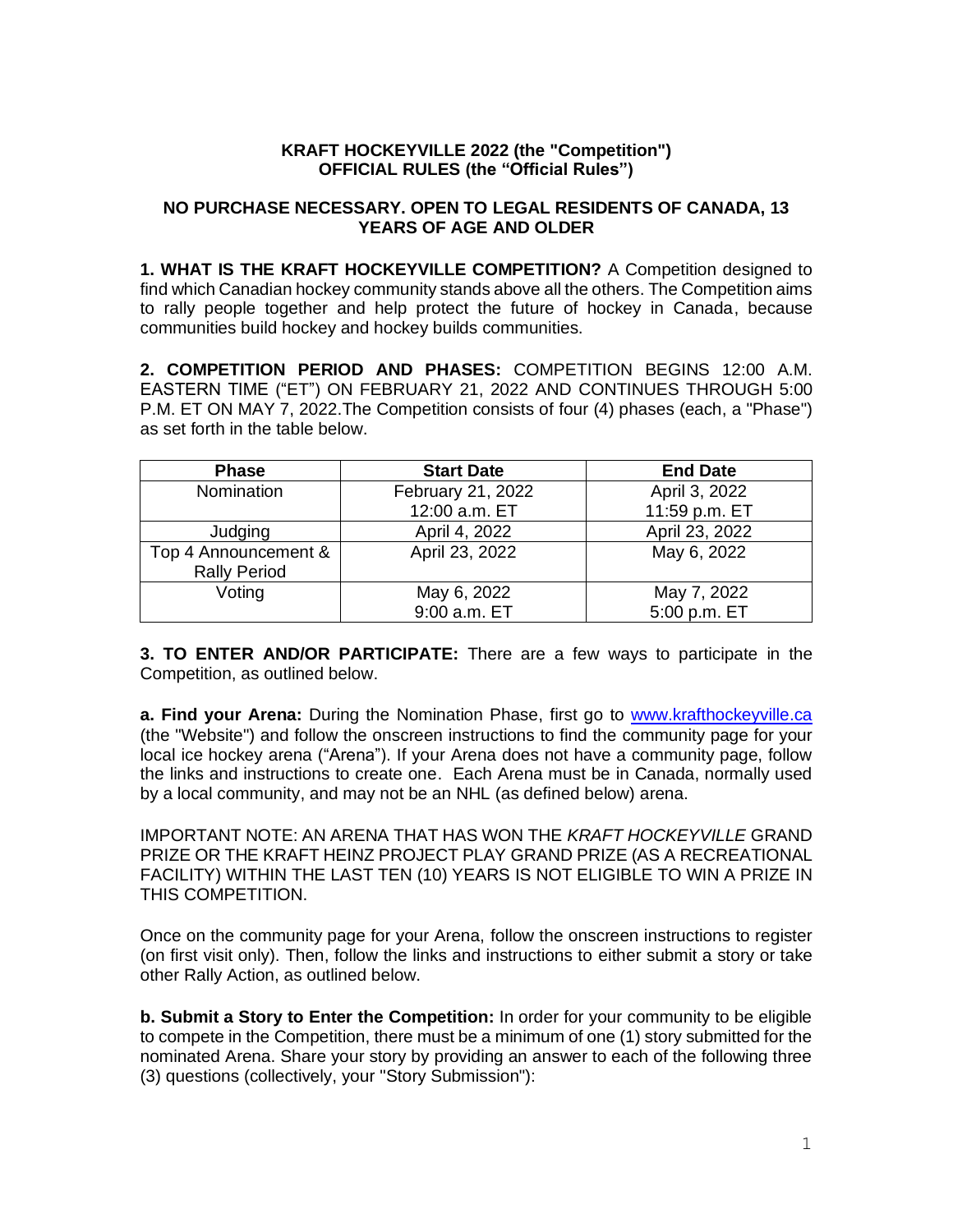- 1. Tell us about your community's spirit as well as its passion for hockey. Can you describe examples of how this came to life?
- 2. Tell us about your Arena. Why is it important to you, your family and your community?
- 3. Explain how your community will use the \$250,000 to upgrade and improve your Arena.

Story Submissions must comply with the submission guidelines set out in Section 5 (the "Submission Guidelines"). Each Story Submission will be scored based on the judging criteria in Section 7. By adding a Story Submission to the community page, your Arena will receive ten (10) rally points (details outlined below). Limit: One (1) approved Story Submission per person, per Arena, however an Arena can have multiple approved Story Submissions from separate unique entrants.

**c. Provide Optional Content, Share, or React for Additional Rally Points:** You can participate in supporting your Arena and earn additional rally points by sharing via Twitter, adding optional content (photographs, videos, or notes), or reacting to content or a Story Submission (the aforementioned actions, and Story Submission as described in Section 3b, collectively, "Rally Action") as further described below.

| <b>Rally Action</b>     | <b>How</b>                                   | # of            | <b>Limit of Rally</b>  |
|-------------------------|----------------------------------------------|-----------------|------------------------|
|                         |                                              | Rally           | <b>Actions earning</b> |
|                         |                                              | <b>Points</b>   | points                 |
| Story                   | As described above under Submit a Story.     | 10 <sup>1</sup> | 1 approved Story       |
| Submission              |                                              |                 | Submission per         |
|                         |                                              |                 | person, per Arena      |
| <b>Optional Content</b> |                                              |                 |                        |
|                         |                                              |                 |                        |
| Share via Twitter       | Click on the Twitter icon to tweet a pre-    | 5               | 1 share via Twitter    |
|                         | populated message about the Competition.     |                 | per person, per        |
|                         |                                              |                 | Arena                  |
| Add a                   | Add a photograph or video by uploading a     | 3               | 5 total                |
| Photograph or           | photograph or video or adding a link to your |                 | photographs            |
| Video                   | YouTube video. Videos posted to YouTube      |                 | and/or videos per      |
|                         | must comply with YouTube's Community         |                 | person, per Arena      |
|                         | Guidelines:                                  |                 |                        |
|                         | https://www.youtube.com/about/policies/#com  |                 |                        |
|                         | munity-guidelines.                           |                 |                        |
| "React" to a            | "React" to a photograph, video, or story     | 1               | 15 reactions per       |
| Photograph,             | submission by selecting a "reaction" emoji.  |                 | person, per Arena      |
| Video, or Story         |                                              |                 |                        |
| Submission              |                                              |                 |                        |

**d. Summary of Rally Points:** The following summarizes the ways in which you can earn rally points (as outlined below) on behalf of your Arena: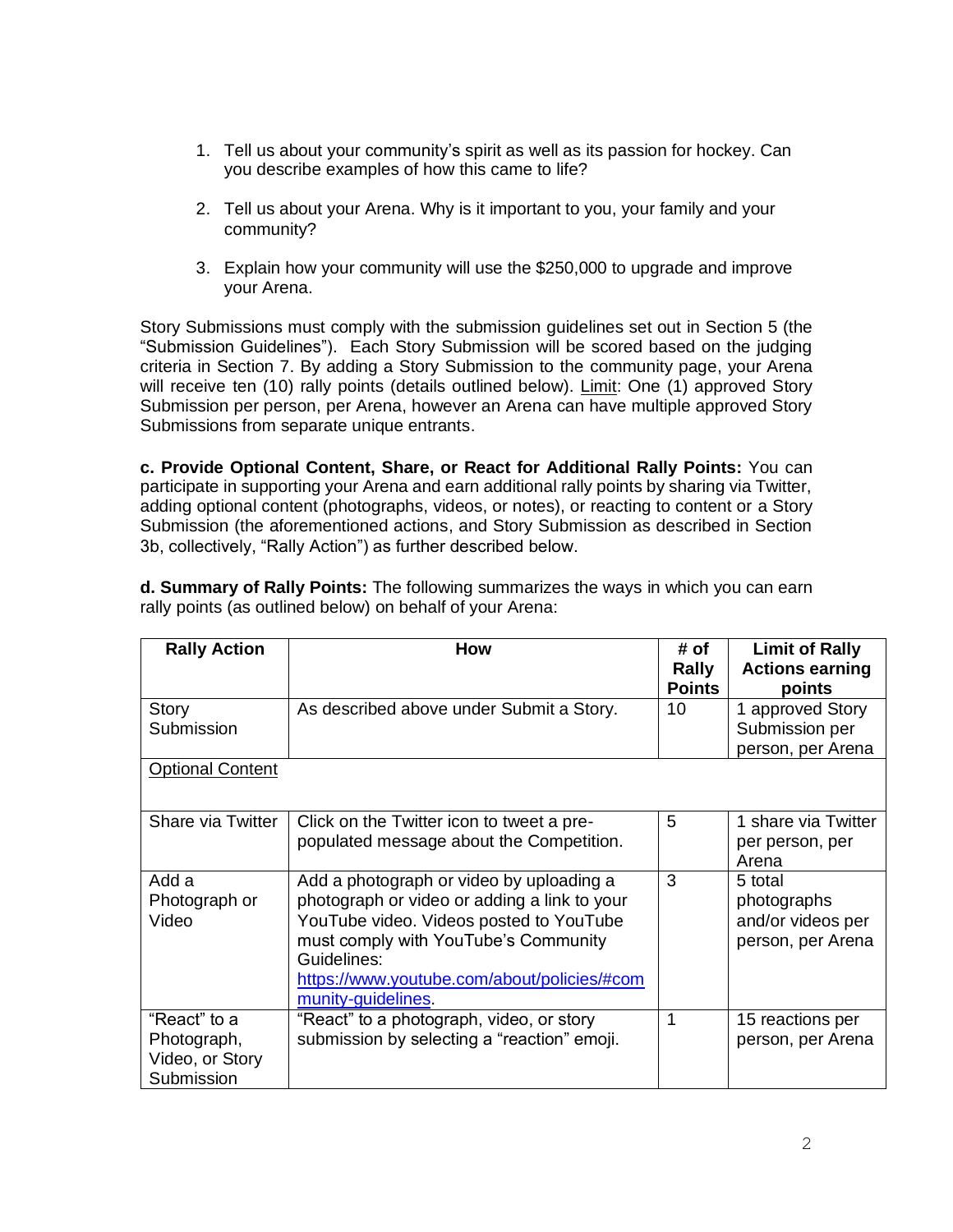| Add a Note | Add a note to the community note board. |  | 1 note per person,<br>I per Arena |
|------------|-----------------------------------------|--|-----------------------------------|
|------------|-----------------------------------------|--|-----------------------------------|

Rally Actions must comply with Submission Guidelines. The rally point tallies for an Arena will be used to determine the rally score for that Arena (the "Rally Score"). Arena community pages that receive a higher number of rally points will receive a higher Rally Score, accounting for up to 20% of the overall score for the judging criteria. For the breakdown of the judging criteria scoring, see Section 7 below. Sponsor reserves the right to revise tallies or not consider the score generated for the Rally Score criterion for purposes of determining the winners should the rally points appear to have been tampered with or manipulated in any way.

**e. Entry:** By submitting a Story Submission and therefore entering this Competition, you are entering for a chance for your nominated Arena to win either one (1) Grand Prize or one (1) Second Prize, as defined in Section 8. Only a Story Submission constitutes an entry in the Competition. Optional content, shares, or reactions contribute to rally points only, as described above. You may choose to submit a Story Submission, or participate in other Rally Action, or all. An Arena requires a minimum of one (1) Story Submission to be completed in order to be considered for the Judging Phase.

**4. ENTRY AND RALLY ACTION VERIFICATION AND CONDITIONS:** All Story Submissions and other Rally Actions are subject to verification. Proof of submission does not constitute proof of receipt. In the event a dispute arises as to the identity of an entrant, Story Submissions and Rally Actions will be declared by the name on the entry form. An individual may be required to provide proof that he/she is the individual associated with the Story Submission and/or Rally Action.

If any individuals other than yourself are named or appear in the Story Submission or in Rally Action, you must have the permission of the individuals (or of parent/legal guardian if a minor) to use their name and/or photograph/likeness. Proof of such permission may be required at Sponsor's discretion. Submitting any Story Submission and/or any optional Rally Action constitutes your (and, if an eligible minor, your parent's or legal guardian's) acceptance to these Official Rules and consent to grant the Licensed Parties (as defined below) certain rights in and to the Story Submission and/or Rally Action, as described in Section 14 below.Story Submission and/or Rally Action must be made in your name only, regardless of whether others contributed to or appear in the Story Submission and/or Rally Action. Any attempt by an individual to obtain more than the stated maximum number of Story Submissions and/or Rally Actions by using multiple/different names, email addresses, accounts, identities, registrations and logins, or any other methods, or entry or participation in any fashion not sanctioned by these Official Rules will void that individual's submission and such individual will be disqualified from the Competition and, at the sole discretion of the Sponsor, any of the Sponsor's other promotions.

Story Submissions and/or Rally Actions that are lost, late, incomplete, illegible or corrupted are void and will not be accepted. Story Submissions and/or Rally Actions that are found to be copies of other Story Submissions and/or Rally Actions (excluding pre-populated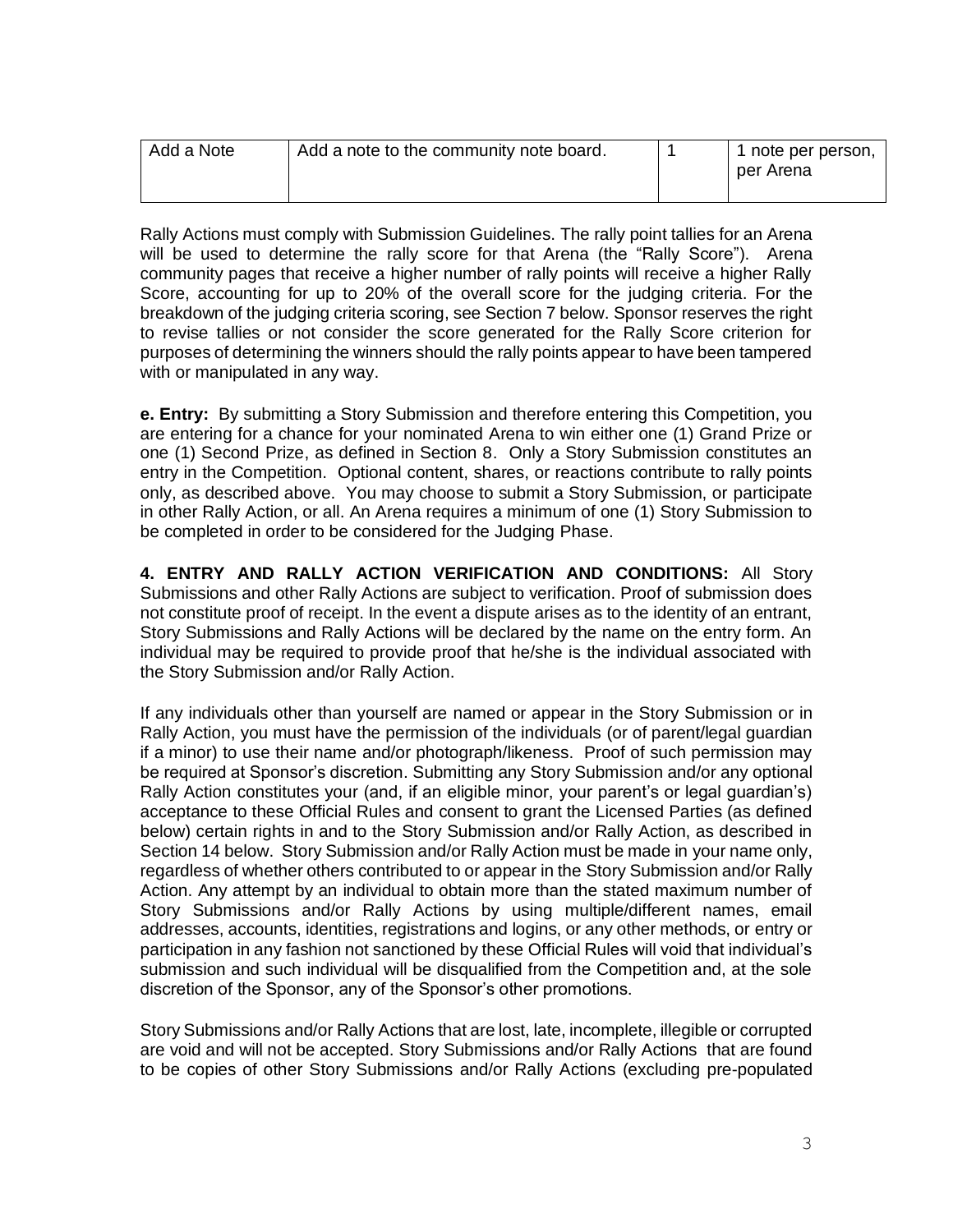tweets and reaction emojis) previously entered in the Competition or to contain content plagiarized from other websites and/or publications will be void and will result in the entrant's disqualification.

**5. STORY SUBMISSION AND RALLY ACTION GUIDELINES**: Each Story Submission and/or Rally Action submitted must meet the following criteria, as applicable:

Story Submission:

- Be original;
- The answer to each of the essay questions for the Story Submission must have a minimum of one hundred fifty (150) characters (including spaces) and must not exceed one thousand (1,000) characters (including spaces); and
- The answer to each essay question for the Story Submission must be in English or French.

Rally Action:

- Be original;
- The optional video must be in avi, dv, mov, qt, mpg, mpg2, mpg4, 3gp, 3g2, asf, or wmv format or a format accepted by YouTube;
- The optional video must not exceed one hundred (100) MB in size;
- The optional video must not exceed two (2) minutes in length;
- The optional photograph must be in, .jpeg, .gif, or .png format;
- The optional photograph must not exceed one hundred (100) MB in size; and
- The optional community note must not exceed one hundred forty (140) characters (including spaces).

Story Submission and any optional Rally Action must not: (a) be sexually explicit or suggestive, violent or derogatory of any ethnic, racial, gender, religious, sexual orientation, professional or age group, profane or pornographic, contain or reference nudity or any materially-dangerous activity; (b) promote alcohol, drugs, tobacco, firearms/weapons (or the use of any of the foregoing), any activities that may appear unsafe or dangerous, or any particular political or religious agenda or message; (c) be obscene or offensive, or endorse any form of hate or hate group; (d) contain or reference trademarks, logos (except those of Sponsor, the NHL or the NHLPA (as defined below)) or trade dress owned by others, or advertise or promote any brand or product of any kind, without permission, to the extent permission is necessary, or contain any personal identification, such as license plate numbers, personal names, email addresses or street addresses; (e) contain copyrighted materials owned by others, without permission, to the extent permission is necessary; (f) contain materials embodying the names, likenesses, or other indicia identifying any person, living or dead, without permission; and (g) be false or misleading. Notwithstanding the foregoing, Sponsor reserves the right to permit, in its sole discretion, Story Submissions and any optional Rally Action containing non-infringing and incidental use of trademarks owned by others.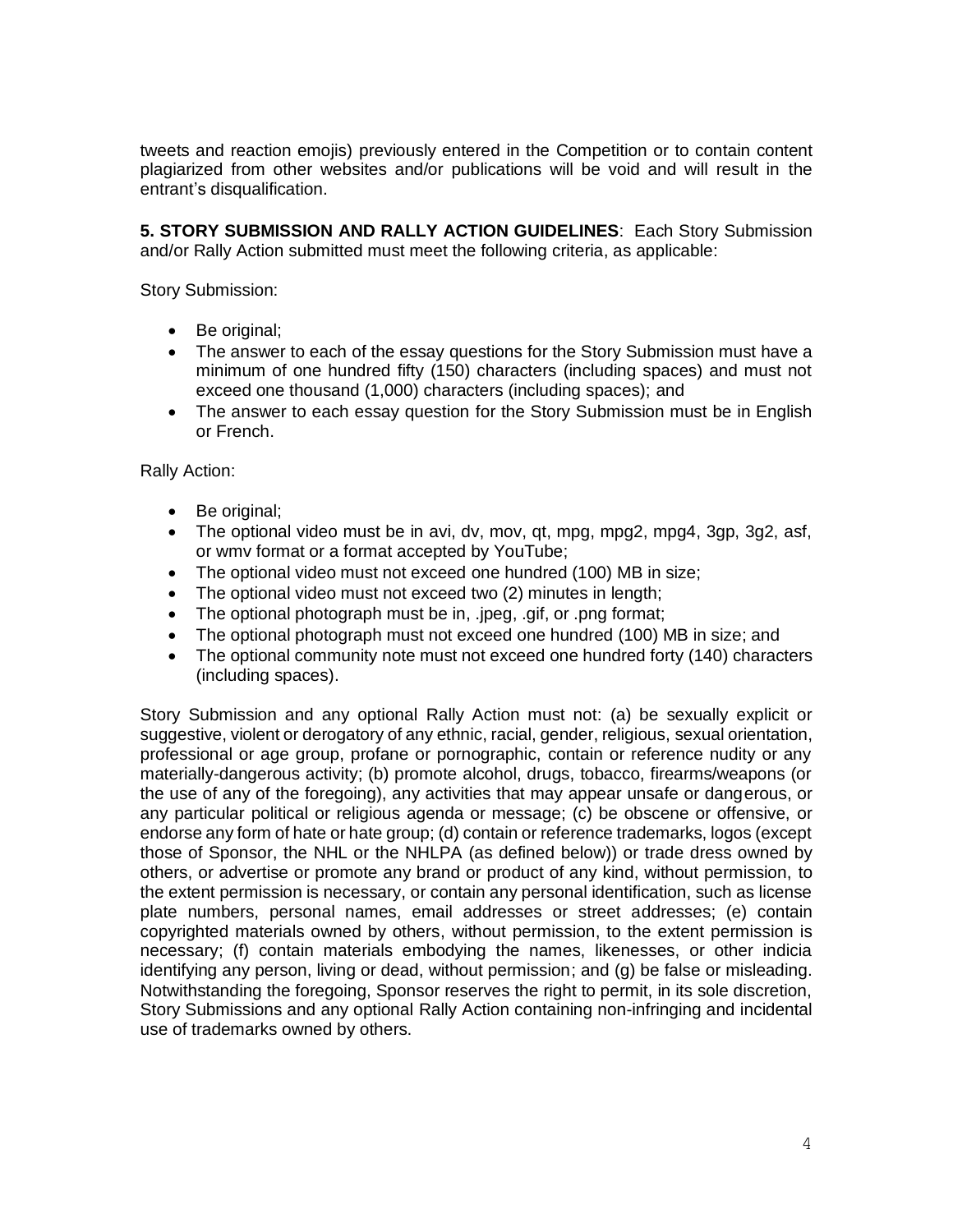By entering a Story Submission and/or Rally Action, you (and, if an eligible minor, your parent or legal guardian) warrant and represent that: (a) it has not been previously published; (b) it has not received previous awards; (c) it does not infringe upon the copyrights, trademarks, rights of privacy, publicity or other intellectual property or other rights of any person or entity; (d) other participants depicted in the Story Submission and/or Rally Action, if any, have given written consent to its entry into the Competition and use as contemplated by these Official Rules; (e) publication via various media including Web posting and posting in social media, will not infringe on the rights of any third party; (f) it is appropriate for the Competition and all ages, in "good taste", in keeping with Sponsor's, the NHL's and the NHLPA's image and suitable for publication (e.g. must not be obscene or indecent), as determined by Sponsor in its sole and absolute discretion; (g) it does not contain any commercial content that promotes any product or service other than those offered by Sponsor; and (h) you have waived all moral rights in and to the Story Submission and/or Rally Action in favour of the Sponsor. Without limiting any of the foregoing, Story Submissions and any Rally Action cannot be a parody or derogatory. Entrant (and, if an eligible minor, his/her parent or legal guardian) will indemnify and hold harmless Released Parties (as defined below) from any claims to the contrary. Any Story Submission and/or Rally Action that, in the sole opinion of Sponsor, is deemed to be inappropriate for publication or inclusion in the Competition for any reason will be disqualified from the Competition.

**6. ELIGIBILITY TO ENTER, SUBMIT RALLY ACTION AND/OR VOTE:** Competition is open only to legal residents of Canada, 13 years old or older as of the time of entry, participation in Rally Actions or vote (collectively an "entrant" in the Competition). If you are a minor in your place of residence, you must seek the permission of your parent or legal guardian to submit any entry, Rally Action or to vote. Sponsor reserves the right to request proof of such consent at any period during the Competition. Prizes will be awarded to the nominated Arena, not the individual who enters the Competition on behalf of the Arena.

Employees of Kraft Heinz Canada ULC ("Sponsor"), Proof Strategies Inc. ("Proof"), Rogers Media Inc. ("Broadcast Party"), the National Hockey League ("NHL") and its member clubs, NHL Enterprises, L.P., NHL Enterprises Canada, L.P., NHL Enterprises B.V., NHL Interactive CyberEnterprises, LLC, Second Dimension International Limited ("SDI Marketing"), National Hockey League Players' Association ("NHLPA"), Hockey Ventures (Canada) Inc. ("Ventures"), Merkle Inc. ("Administrator"), and their respective parents, affiliates, subsidiaries and advertising and promotion agencies (collectively "Competition Parties"), and all respective employees, shareholders, affiliates, officers, directors, agents, representatives, members, licensees, promotional parties, successors and assigns of the foregoing (collectively, the "Released Parties") and members of their immediate family (spouse and parent, children, siblings and their respective spouses, regardless of where they reside) or persons living in the same household (whether related or not), are not eligible to participate in this Competition. Void where prohibited.

It is a condition of entry in the Competition that each entrant (and his/her parent or legal guardian, as applicable in the case of a minor entrant) make himself/herself/themselves available to participate, free of charge, in all stages of and all activities related to the Competition (including without limitation recordings and participation in interviews,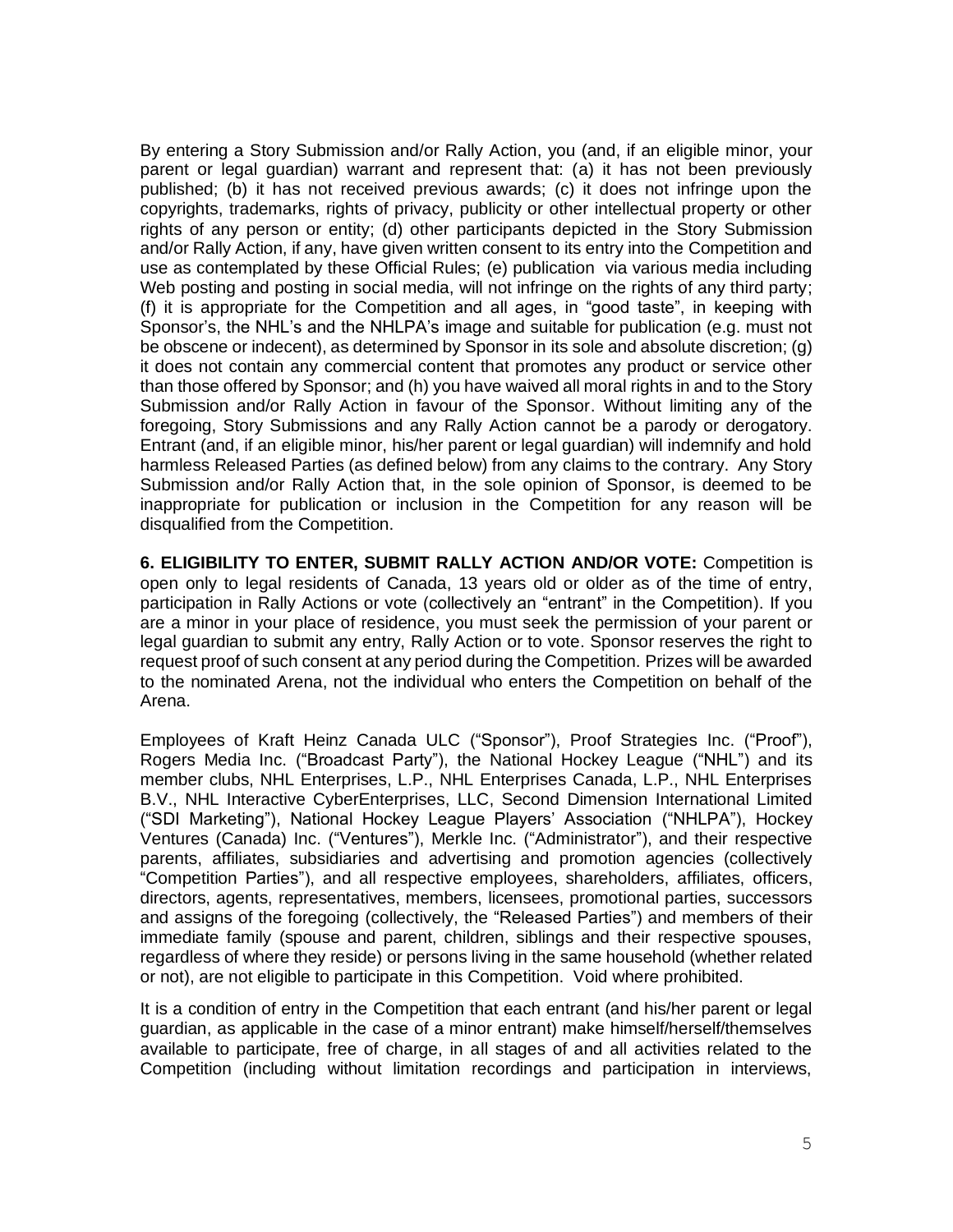appearances, and promotional and publicity activities); and agree to sign and abide by all applicable release forms and these Official Rules, including, without limitation any revisions. Entrants agree to execute all documents necessary to assign any and all prizes to the appropriate Arena. Each minor entrant's parent or legal guardian must authorize his/her participation and execute all release form(s) on behalf of such minor entrant.

| <b>Phase</b> | <b>Start Date</b> | <b>End Date</b> |
|--------------|-------------------|-----------------|
| Judging      | April 4, 2022     | April 23, 2022  |
| Voting       | May 6, 2022       | May 7, 2022     |
|              | 9:00 a.m. ET      | $5:00$ p.m. ET  |

## **7. JUDGING, VOTING AND COMPETITION WINNER DETERMINATION:**

**Divisions:** Arenas are divided into two (2) divisions by location (either west or east), as outlined below (each, "Division").

**a. East Division:** Ontario, Quebec, Newfoundland and Labrador, Prince Edward Island, Nova Scotia and New Brunswick

**b. West Division:** British Columbia, Yukon, Manitoba, Saskatchewan, Alberta, Northwest Territories and Nunavut

**Judging Phase:** Administrator will manage, monitor and prepare materials for the Judging Panel (as defined below). During the Judging Phase, all eligible Story Submissions for each Division will be judged by a panel of Sponsor, NHL and NHLPA representatives (the "Judging Panel") based on the following judging criteria:

- Depiction of the nominated community's spirit and passion for hockey (50%);
- Description of the Arena's importance to you, your family and your community (25%); and
- Description of how the prize money would be used (25%).

The above Story Submission score will account for 80% of the overall score. The Rally Score will account for the remaining 20% of the overall score. The four (4) Arenas (a minimum of one (1) per Division) with the highest overall scores will be deemed the finalists ("Finalists") (subject to verification of eligibility and compliance with the terms of these Official Rules, as outlined in Section 10). In the event of a tie, the entrant whose Story Submission received the highest combined score for (i) Depiction of the nominated community's spirit and passion for hockey; and (ii) Description of the Arena's importance to you, your family and your community (the first two criteria) will be deemed a Finalist. In the event there is still a tie, tied entries will be re-judged by the Judging Panel against the above judging criteria to select the Finalist. Sponsor reserves the right, in its sole discretion, to select less than the stated number of Finalists in the event that Sponsor does not receive a sufficient number of eligible Story Submissions. Decisions of the Sponsor and Judging Panel are final and binding in all matters. Sponsor will not disclose judging scores. Each of the four (4) Finalists must correspond to a different Arena, so that no one Arena will occupy more than one Finalist position.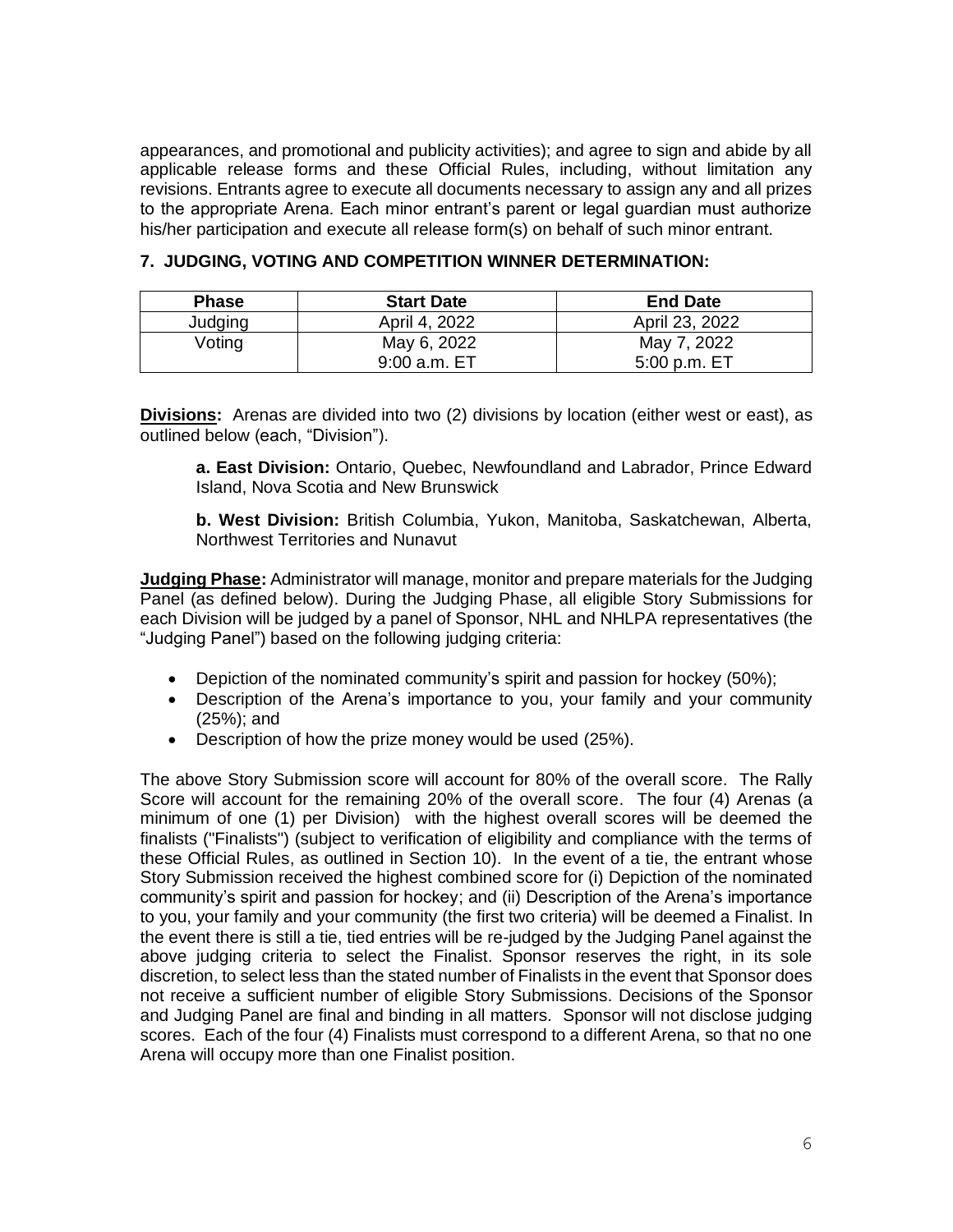**Voting Phase:** Once announced, the four (4) Finalists will be posted on the Website and then open for public vote during the Voting Phase. During the Voting Phase, individuals who meet the eligibility criteria outlined in Section 6 can vote for their favourite Finalist **that they feel best embodies the spirit of the Competition** by visiting the Website and following the links and instructions to vote. The Finalist that receives the highest number of votes will be deemed the "Grand Prize Winner", subject to final determination of Sponsor, the NHL and the NHLPA. The remaining three (3) Finalists will each be deemed a "Second Prize Winner". In the event of a tie in voting results during the Voting Phase, the Finalist that received the highest overall score during the Judging Phase will be deemed the Grand Prize Winner. In the event there is still a tie, tied entries will be rejudged by the Judging Panel against the above judging criteria to select the Finalists. Voting is unlimited and subject to verification at any time. Only votes casts through the Website are valid. Any attempt by any individual to vote by using multiple/different email addresses, identities, registrations and logins, or any other methods will void those votes and that individual may be banned from voting. No person may vote by proxy for any other person. Use of any automated system to vote or subvert the voting process is prohibited and will result in disqualification and all associated votes will be void. Votes generated by script, macro or other automated means or any other means intended to impact the integrity of the voting process, as determined by the Sponsor in its sole discretion, may be void. Votes obtained by any fraudulent or inappropriate means, including, without limitation, offering prizes or other inducements to members of the public, payment for votes or offering to trade votes, as determined by Sponsor, in its sole discretion, may result in those votes being void and the respective Finalist being disqualified. Sponsor will not disclose final vote numbers.

**8. PRIZES AND APPROXIMATE RETAIL VALUE ("ARV"):** The following prizes are available to be won:

**One (1) Grand Prize**: Grand Prize package includes:

- \$250,000 (CAD) towards upgrades to the Grand Prize winning Arena as nominated in the Story Submission;
- The opportunity to host an NHL<sup>®</sup> Pre-Season hockey game (the "Game") that will be played in the Grand Prize winning Arena (or an Alternative Arena, as defined below, if necessary) on a date to be chosen by Sponsor, the NHL, and NHLPA in their sole and absolute discretion (See Arena Requirements, as defined below); and
- The "Kraft Hockeyville Canada 2022" title and trophy for one (1) year.

Total ARV of Grand Prize: \$650,000 (CAD).

The Game and any or all related components may be suspended, cancelled or postponed, as determined by Sponsor, NHL and NHLPA in their sole and absolute discretion. If the Game is played at an Alternative Arena, the \$250,000 (CAD) in Arena upgrades will still be awarded to the Grand Prize winning Arena and not to the Alternative Arena. As between the parties, the Sponsor, the NHL and the NHLPA will determine in their sole discretion if the entrant / winning Arena satisfies the requirements hereunder, if the Game can be played at the Grand Prize winning Arena, and if the appropriate authorizations and Arena information can be obtained from the owners of the Grand Prize winning Arena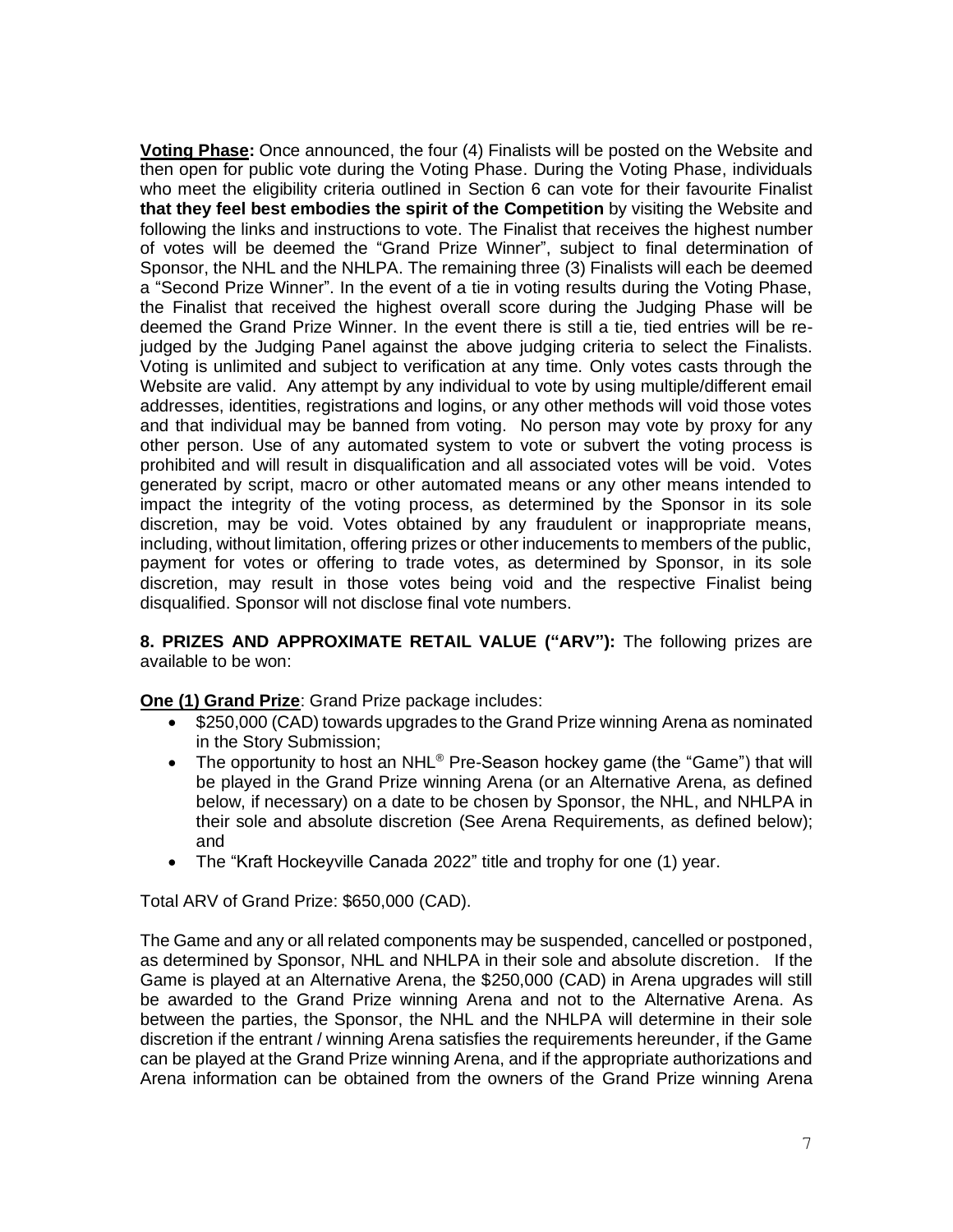and/or the Alternative Arena, if applicable. If the Arena is privately owned, it must be open to the public for the Game. If the appropriate authorizations and Arena information cannot be obtained from the owners of the Grand Prize winning Arena and/or the Alternative Arena within a reasonable period of time (as determined solely by Sponsor, the NHL and the NHLPA), Sponsor reserves the right to award the Grand Prize to another Arena.

The Grand Prize winning Arena, the Alternative Arena, and all third parties, including any local community organizing committees, are prohibited from using, selling, bartering, trading and/or auctioning tickets to the Game (and any related event) for any promotional, prizing or commercial purposes. Sponsor, the NHL and the NHLPA shall have the right, in their sole and absolute discretion, to determine whether any use of such tickets is noncompliant with these Official Rules.

**Three (3) Second Prizes:** Each Second Prize includes \$25,000 (CAD) toward Arena upgrades for each Second Prize winning Arena. ARV: \$25,000 (CAD).

Total ARV of all prizes including Grand Prize: \$725,000 (CAD).

**Prize Substitution and Conditions:** All prize awards are subject to verification of eligibility and compliance with the terms of these Official Rules. Prizes must be accepted as awarded and are non-transferable and no substitution will be made except as provided herein at the Sponsor's sole discretion. Sponsor reserves the right to modify and/or substitute a prize, or component of a prize, for one of comparable or greater value. Winner is not entitled to the monetary difference between actual prize value stated and approximate prize value, if any. Winning Arenas are responsible for all costs, taxes and other fees associated with prize receipt and/or use. Limit: one (1) prize per Arena. All prize details are at Sponsor's sole discretion. Currency is in Canadian dollars unless otherwise stipulated. Additional terms, conditions and restrictions may apply to a prize or component of a prize. The Released Parties will have no liability to an entrant who is unable to attend or take part in any part of the Competition or participate in a prize for any reason whatsoever. There is no obligation on the part of Sponsor to record or broadcast the appearance or participation of any particular entrant in connection with the Competition.

**Arena Requirements:** In order for the Grand Prize winning Arena to be used for the Game, it must meet the following criteria ("Arena Requirements"):

- Be outfitted with artificial ice;
- Meet the NHL<sup>®</sup> and NHLPA's standards:
- Be available and able to be used five (5) days prior to, one (1) day after and on the date of the Game that will take place on a date to be chosen by the Sponsor, the NHL and the NHLPA; and
- Be located within a radius of two hundred (200) km from an airport that meets the requirements of the usual air carrier of the NHL teams.

If a Grand Prize winning Arena does not meet all Arena Requirements (as determined by Sponsor, the NHL and NHLPA in their sole discretion), the Game portion of the Grand Prize will be held at the nearest alternative arena that meets the Arena Requirements, to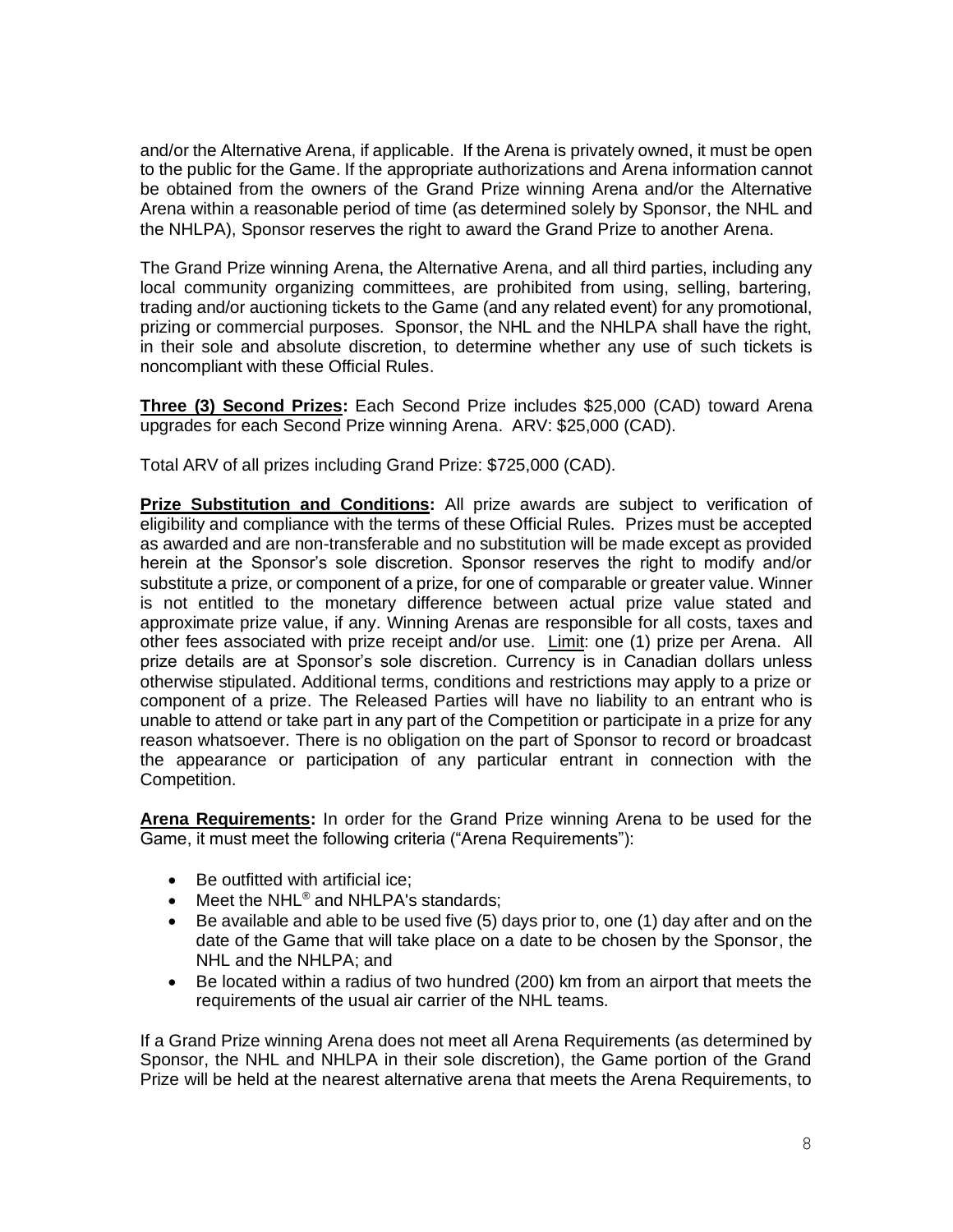be selected by the Sponsor, the NHL and the NHLPA in their sole and absolute discretion (the "Alternative Arena"). The Alternative Arena may not be an NHL arena.

**9. ODDS:** Odds of winning depend on number of eligible Story Submission entries received, judging criteria and number of votes received.

**10. NOTIFICATION AND REQUIREMENTS:** The four (4) Finalists will be announced on or around April 23, 2022 and will be required to provide the contact information of the owner(s) of the selected Arena. Appropriate authorizations must be obtained from the entrant (including from parent/legal guardians, as applicable), the owner(s) of the Arena and others as required by Sponsor, which may include: (i) confirmation to participate as a Finalist (ii) execution of a Declaration of Compliance, Liability and Publicity Release, and (iii) other required documentation that may be required by Sponsor. This information must be provided within a reasonable period of time as determined by Sponsor.

The entrant and authorized individuals of the winning Arena will be notified on or around May 7, 2022 and may be required to provide certain information and appropriate authorizations in order to collect and accept the prize. Failure by the winning Arena to provide the necessary information or authorizations may result in the prize being forfeited and another Arena may be awarded the prize. If Arena is a private Arena, the applicable prize will go to a trust or corporate holding entity. If the prize/prize notification is undeliverable, or if the potential winner or winning Arena fails to comply with any of these requirements or with the Official Rules in any way, the prize will be forfeited and another winner and/or winning Arena may be determined. Each of the Competition Parties reserves the right, in their sole and absolute discretion, to phone, email and/or visit any entrant and/or any of the nominated Arena communities and record interviews, appearances, and promotional and publicity activities. Contact from any of the Competition Parties in this regard does not in any way guarantee any entrant as a potential prize winner.

**11. COMPETITION AND PRIZE RELEASE:** By participating in the Competition and accepting prizes (if applicable), entrants (and, if minors, their parents/legal guardians) and winning Arenas agree to release and hold Released Parties harmless against any and all claims, injuries, damages, loss and/or liability to person or property, due in whole or in part, whether directly or indirectly, by (a) arising out of participation in the Competition, including any Competition-related activity, (b) acceptance, use, misuse, possession or redemption of a prize (if applicable), and (c) claims based on personality, privacy rights or defamation and infringement of intellectual property rights.

If an entrant and selected Arena win a prize and accept the prize, such acceptance shall mean full satisfaction of the entitlement as an entrant and winner in the Competition and the entrant and selected Arena fully discharges and forever releases the Released Parties, of and from any and all claims, demands, losses, damages, actions or causes of action whatsoever, whether known or unknown, whether at law or in equity which they or their heirs, executors, administrators, successors or assigns may now or hereafter have against any of the Released Parties in connection with the prize.

All entrants (and, if minors, their parents/legal guardians) and winning Arenas also acknowledge, without limiting the generality of the foregoing, that the Released Parties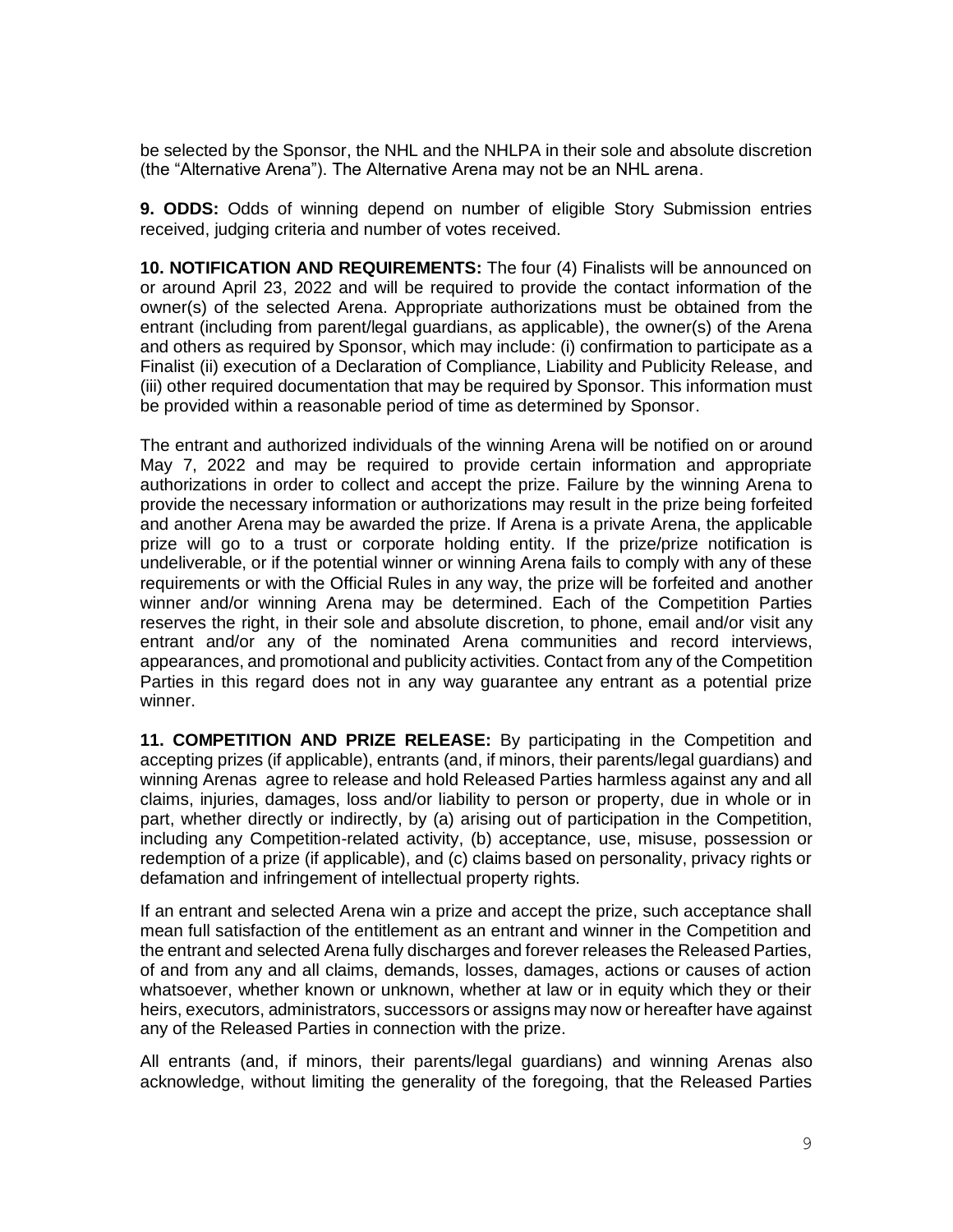will not be responsible for any injury, accident, death or dismemberment, or any other loss, damage or expense in connection with participation in the Competition and/or the prize. The entrant also acknowledges that none of the Released Parties has offered any warranty or guarantee respecting the prizes. Further, the authorized Arena representative assumes all responsibility and liability for any loss, injury or damage to any persons or property, which results from the Arena representatives' actions or omissions, whether negligent or otherwise, in connection with the prizes.

**12. LIMITATION OF LIABILITY:** Released Parties are not responsible for lost, late, incomplete, damaged, inaccurate, stolen, delayed, misdirected, undelivered, or garbled Story Submissions, Rally Actions, votes, email or mail; or for lost, interrupted or unavailable network, server, Internet Service Provider (ISP), Website, or other connections, availability or accessibility or miscommunications or failed computer, satellite, telephone or cable transmissions, lines, or technical failure or jumbled, scrambled, delayed, or misdirected transmissions or computer hardware or software malfunctions, failures or difficulties, or other errors or difficulties of any kind whether human, mechanical, electronic, computer, network, typographical, printing or otherwise relating to or in connection with the Competition, including, without limitation, errors or difficulties which may occur in connection with the administration of the Competition, the processing or judging of Story Submissions and/or Rally Actions, the tabulation of votes, the announcement of the prizes or in any Competition-related materials.

Released Parties are also not responsible for any incorrect or inaccurate information, whether caused by site users, tampering, hacking, or by any equipment or programming associated with or utilized in the Competition. Released Parties are not responsible for injury or damage to any person's computer related to or resulting from participating in this Competition or downloading materials from or use of any website.

**13. RIGHT TO MODIFY, TERMINATE, SUSPEND:** Persons (including, but not limited to, any Competition entrant) who tamper with or abuse any aspect of the Competition or Website, who act in an unsportsmanlike or disruptive manner, who act contrary to law or the spirit of the Competition or in a manner that might reflect unfavorably upon the reputation of the Competition Parties or who are in violation of these Official Rules, as solely determined by the Competition Parties, will be disqualified and all associated Story Submissions, Rally Actions and/or votes (as applicable) will be void. If an Arena and/or any authorized representative(s) of an Arena, act contrary to law or the spirit of the Competition, in a manner that might reflect unfavorably upon the reputation of the Competition Parties, or are in violation of these Official Rules, as solely determined by the Competition Parties, such Arena may be disqualified from the Competition. If, in the Sponsor's opinion, there is any suspected evidence of tampering with any portion of the Competition, or if technical difficulties compromise the integrity of the Competition, or for any other reason whatsoever (with no obligation to disclose such reason) the Sponsor, reserves the right to modify, suspend or terminate the Competition in a manner deemed appropriate by the Sponsor, at the Sponsor's sole discretion.

CAUTION: ANY ATTEMPT TO DELIBERATELY DAMAGE THE WEBSITE OR UNDERMINE THE LEGITIMATE OPERATION OF THE COMPETITION MAY BE IN VIOLATION OF CRIMINAL AND CIVIL LAWS AND SHOULD SUCH AN ATTEMPT BE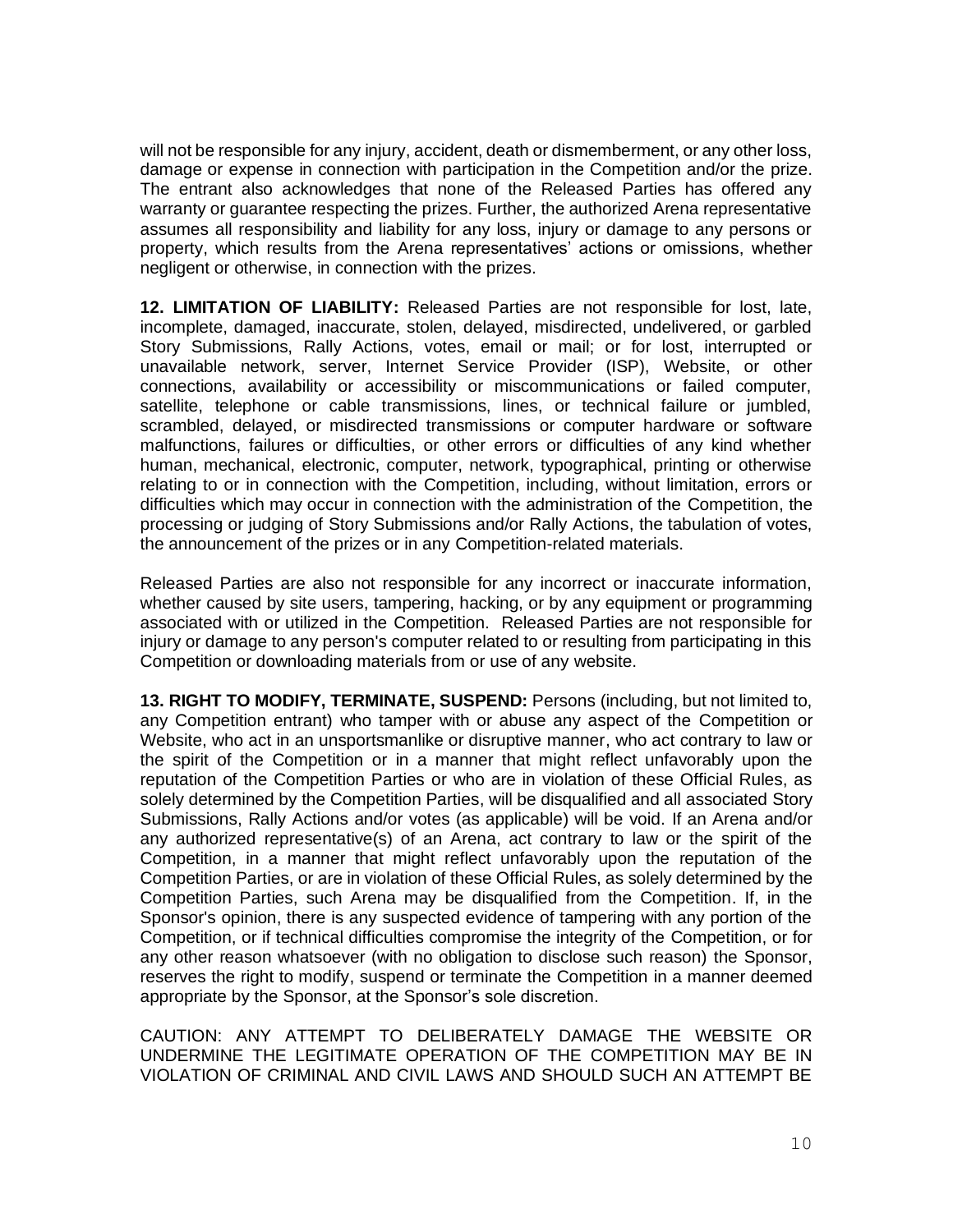MADE, SPONSOR RESERVES THE RIGHT TO SEEK DAMAGES AND OTHER REMEDIES (INCLUDING LEGAL FEES) FROM ANY SUCH INDIVIDUAL TO THE FULLEST EXTENT OF THE LAW, INCLUDING CRIMINAL PROSECUTION.

The Released Parties shall assume no liability whatsoever for any situation in which their inability to act results from an event or situation unforeseeable or beyond their control, including but not limited to force majeure, epidemics or other outbreaks of disease or illness or a health and safety event related to COVID-19, a strike, lockout, or any other labour dispute at their location or the locations of the businesses whose services are used. Refusal by potentially winning Arena(s) to accept a prize releases the Released Parties from all responsibility and obligations toward that potentially winning Arena of such prize. In no event shall Sponsor be held to award more prizes than what is mentioned in these Official Rules or to award prizes otherwise than in compliance with these Official Rules.

All information requested by and supplied by each entrant must be truthful, accurate, and in no way misleading. Sponsor reserves the right to disqualify any Story Submission from the Competition in its sole and absolute discretion, should the entrant at any stage supply untruthful, inaccurate, or misleading details and/or information or should the entrant be ineligible for the Competition pursuant to these Official Rules.

**14. RIGHTS IN STORY SUBMISSIONS AND RALLY ACTION:** If an entrant's Story Submission and/or Rally Action is determined by the Sponsor, in its sole and absolute discretion, to have violated the Official Rules in a non-material and de minimus way and the Story Submission and/or Rally Action can be edited to remove the violation, the Sponsor may request the entrant to amend the submission, or amend the submission on the entrant's behalf, instead of disqualifying the entrant.

In consideration of entrant's Story Submission and/or any Rally Action being reviewed and evaluated for this Competition, each entrant (or if an eligible minor, his/her parent or legal guardian) hereby grants to the Sponsor, NHLPA, Ventures, NHL and its participating NHL member clubs, NHL Enterprises Canada, L.P. and the related NHL entities, Rogers Media Inc., and their respective successors, assigns, licensees and designees (collectively, "Licensed Parties") a non-exclusive, irrevocable, fully paid, universal license to use, copy, sublicense, transmit, distribute, publicly perform, publish, edit, delete or display such Story Submission and/or Rally Action, or any portion thereof, including any names, likenesses or information embodied therein, in any and all media now known or hereafter devised including, but not limited to, all forms of television and all forms of internet and wireless protocol without limitation and without any further right of approval, notification or compensation. Each entrant authorizes Licensed Parties to utilize, for eternity and in any manner they see fit, the Story Submission and/or Rally Action submitted to Sponsor and to make derivative works from such material. Each entrant (and, if an eligible minor, his/her parent or legal guardian) agrees that the results and proceeds of such use shall become the property of the Licensed Parties, and shall be freely assignable by Licensed Parties and that the Released Parties shall have no obligations whatsoever to entrant. Licensed Parties are not obligated to use any of the above-mentioned information or materials, but may do so and may edit such information or materials, at a Licensed Party's sole discretion, without further obligation or compensation.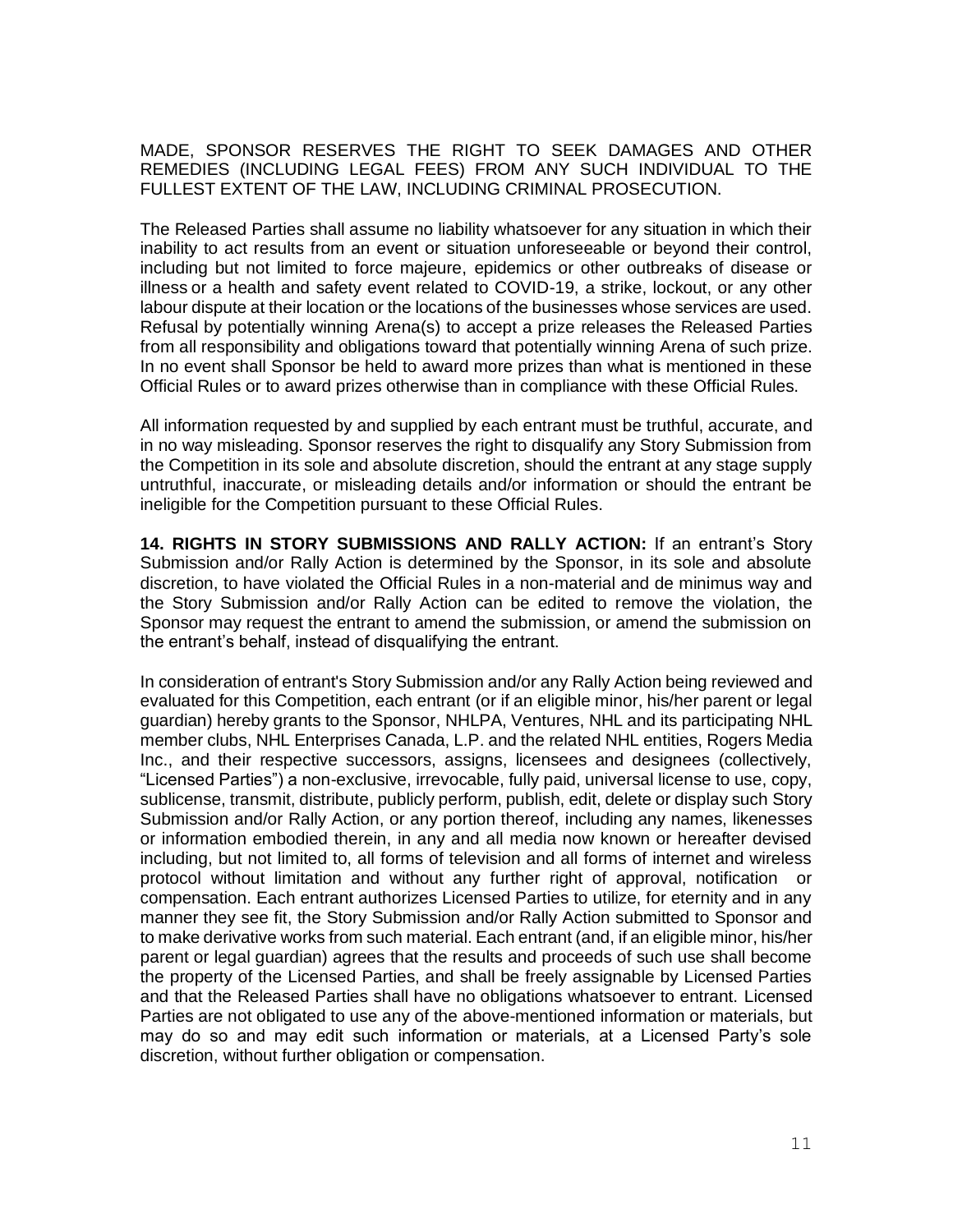**15. PUBLICITY:** In addition, by participating in the Competition, each entrant (and, if an eligible minor, his/her parent or legal guardian) hereby grants permission for the Competition Parties and their respective designees to use entrant's name, likeness, voice, quotes, comments, biographical information, and/or image for the purpose of advertising, trade, or promotion without further notice, permission, compensation or consideration in any and all media now known or hereafter developed, in any manner, throughout the universe, unless prohibited by law.

**16. LAWS/JURISDICTION:** All applicable federal, provincial, municipal, territorial and local laws, statutes, codes, ordinances, rules and regulations apply, and each entrant (and, if an eligible minor, his/her parent or legal guardian), and the authorized Arena representative, on behalf of the Arena, acknowledges and agrees that he/she or the Arena, as applicable, shall comply with the foregoing.

SOME JURISDICTIONS DO NOT ALLOW THE LIMITATIONS OR EXCLUSION OF LIABILITY FOR INCIDENTAL OR CONSEQUENTIAL DAMAGES, SO THE FOLLOWING MAY NOT APPLY TO YOU. By participating in this Competition, participants (and their parents/legal guardians) waive all rights to claim punitive, incidental and consequential damages, legal fees or any damages other than actual out-of-pocket costs incurred to enter.

All issues and questions concerning the construction, validity, interpretation, and enforceability of these Official Rules, or the rights and obligations of the entrant and Sponsor in connection with the Competition, shall be governed by, and construed in accordance with, the laws of the Province of Ontario, as applicable, without giving effect to any choice of law or conflict of law rules.

**17. WINNERS' LIST:** For a winners' list, [click here.](https://winlists.helloworld.com/251225.pdf) The winners' list will be posted after winners' confirmation is complete.

**18. COMPETITION EMAILS:** By participating in the Competition, you agree to receive emails related to the Competition including, but not limited to, a registration confirmation email.

**19. LANGUAGE DISCREPANCY:** In the event of any discrepancy or inconsistency between the English language version and the French language version of these Official Rules, as applicable, the English version shall prevail, govern and control.

**20. SPONSOR / ADMINISTRATOR:** SPONSOR: Kraft Heinz Canada ULC, 95 Moatfield Drive, Toronto, ON M3B 3L6, and ADMINISTRATOR: Merkle Inc., 3000 Town Center, Suite 2100, Southfield, MI 48075, U.S.A.

**21. PRIVACY:** Sponsor respects your right to privacy. Personal information collected from entrants (including but not limited to names, age, mailing addresses, telephone numbers, and email addresses and content of Story Submissions and Rally Action) will only be used for the purpose of administering this Competition and conducting publicity about this Competition. By entering this Competition, you consent to Sponsors' collection, use, and disclosure of your personal information for these purposes. For a copy of Kraft Heinz's